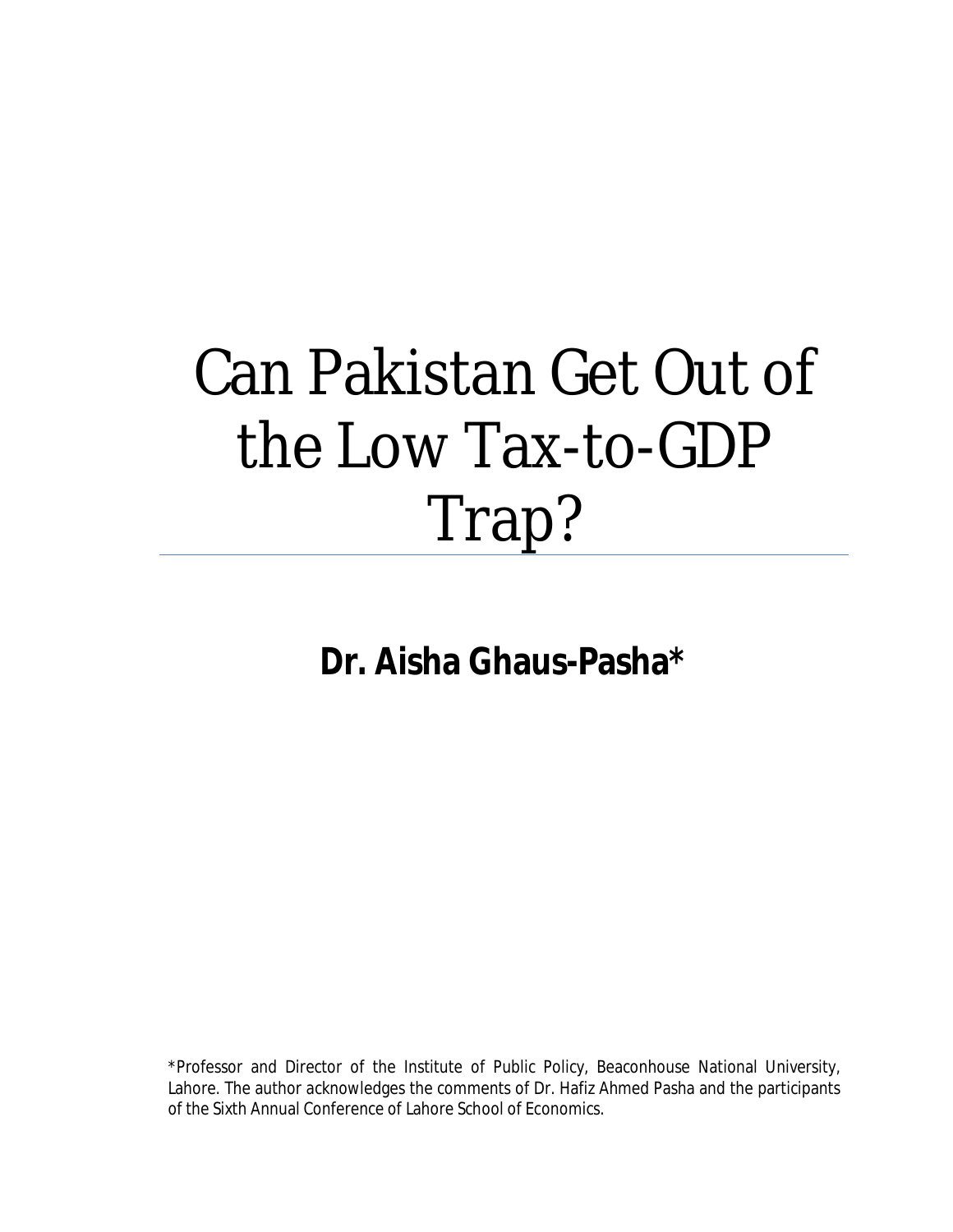#### **ABSTRACT**

This paper explores possibilities of Pakistan getting out of the low-tax-to-GDP trap and coming close to achieving the target agreed upon with the IMF. Examining the trend and factors influencing the trend in total and individual taxto-GDP ratios over a period of twenty years, the paper concludes that partially successful and/or inappropriate tax reforms have put Pakistan into this trap. While highlighting that a period of economic slowdown may not be the best time to make a big push on resource mobilization, the paper presents a strategy which aims at not only enhancing tax revenues but also making the taxation structure more progressive, broad based and balanced.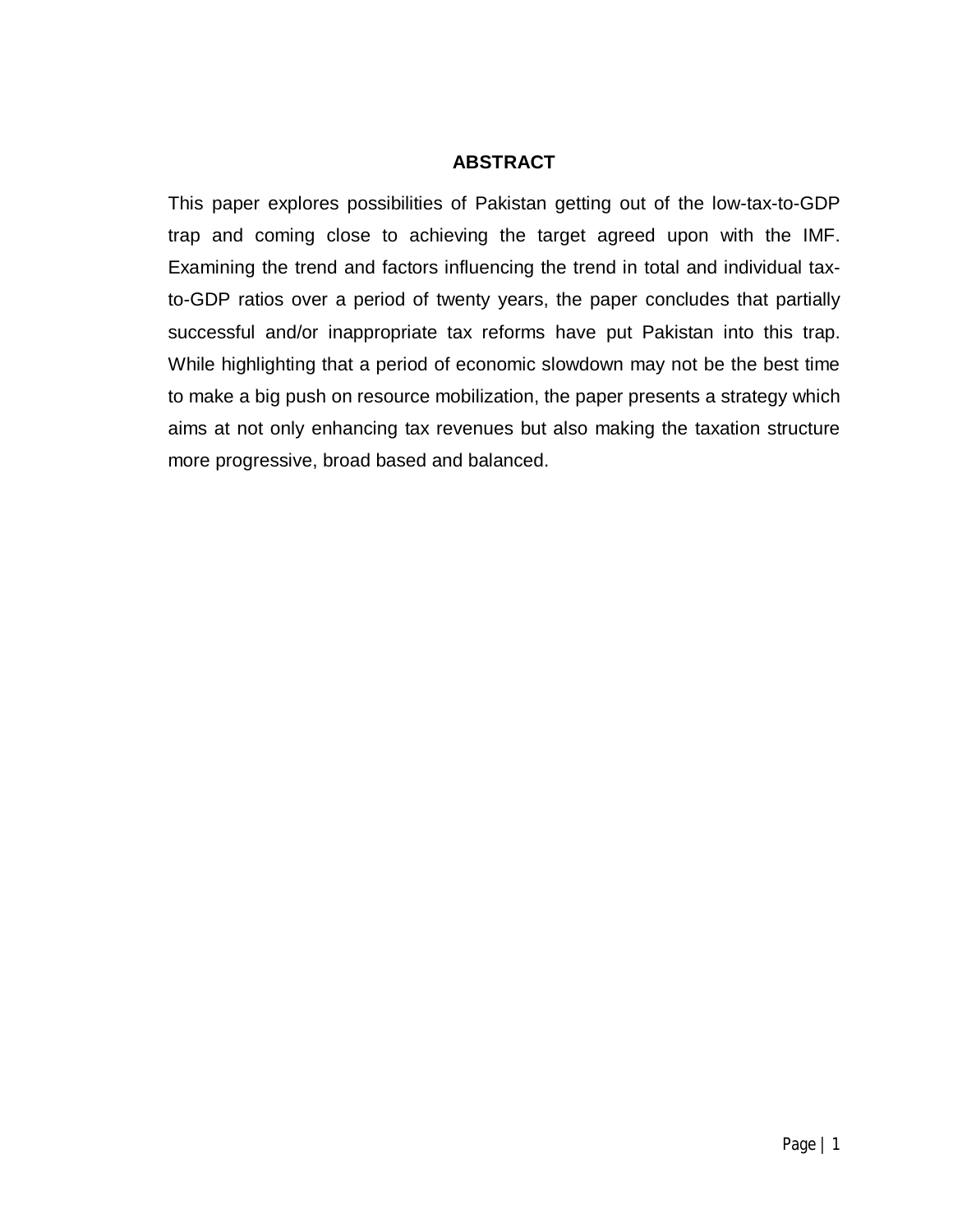### **CAN PAKISTAN GET OUT OF THE LOW TAX-TO-GDP TRAP?**

#### **1. INTRODUCTION**

Pakistan's overall tax-to-GDP ratio has remained stagnant at around 10-11% or so and, infact, has shown a decline in recent years. Today Pakistan has a lower tax-to-GDP ratio compared to other Asian countries like Sri Lanka (13 percent), India (16 percent), Indonesia (15 percent), Malaysia (14 percent), Thailand (17 percent), Philippines (14 percent), and South Korea (16 percent).

In this backdrop, the country has committed, according to the macroeconomic framework agreed upon with the IMF, as a part of the Standby Agreement in 2008 to increase the tax-to-GDP ratio to 14.2 percent by 2013-14, which implies a jump of almost four percentage points in the ratio. This is expected to help in bringing the fiscal deficit down from over 7 percent of the GDP in 2007-08 to about 2 percent by 2013-14.

Greater emphasis is being placed on budget deficit reduction in order to contain the rate of inflation and restore a measure of fiscal sustainability. But the continuing fall in the tax-to-GDP ratio has made this task increasingly difficult, necessitating sharp cutbacks in public expenditure, especially on development, thereby affecting the growth momentum of the economy. Also, lack of development of basic economic infrastructure has manifested itself in critical shortages which have limited private economic sector activity also. A stark example of this is the increase in power outages which according to a recent study by IPP [2009] has cost the economy Rs. 210 billion in 2007. On top of this, the falling share of divisible pool taxes in the GDP has implied lower growth in intergovernmental transfers to the provincial governments, leading to a loss of dynamism in social sector expenditures.

The objective of this paper is to explore possibilities of Pakistan getting out of the low tax-to-GDP trap and coming close to achieving the target agreed with the IMF by 2013- 14. We start by reviewing in Section 2 the overall and individual trends in tax-to-GDP ratio. This is followed in Section 3 by a decomposition of the factors contributing to the change in tax-to-GDP ratio in different periods. Section 4 presents estimates of the revenue potential and Section 5 highlights the key elements of the future resource mobilization strategy. Finally, Section 6 summarises the key conclusions.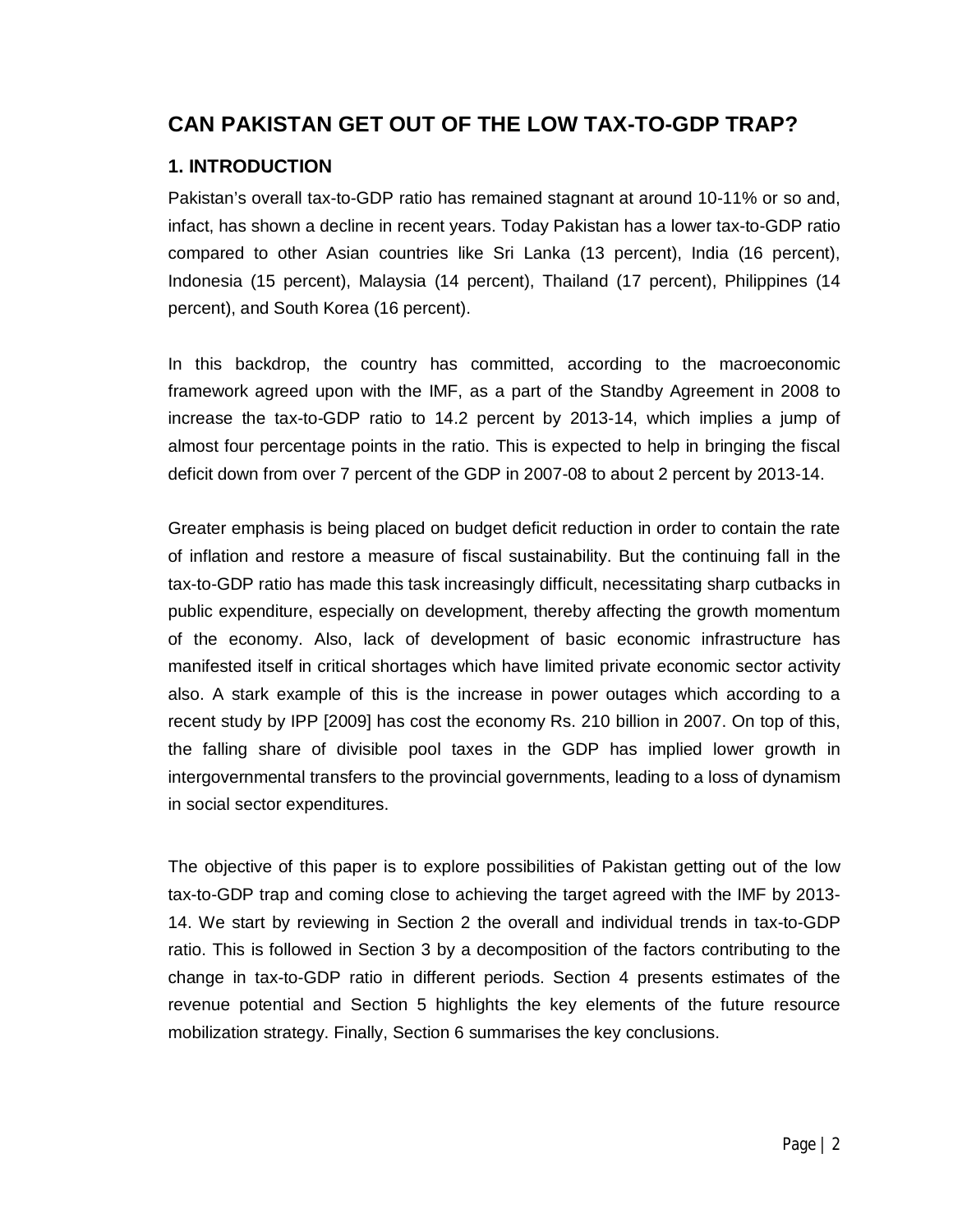#### **2. TREND IN THE TAX-TO-GDP RATIO**

The overall and individual tax-to-GDP ratios during the last twenty years are given in Table 1. The aggregate tax-to-GDP ratio has generally shown a declining trend, with a fall of over one percent of the GDP during the period. Simultaneously, there have been major changes in the taxation structure. The importance of customs and excise duties has declined while that of income and sales taxes has increased.

|           | <b>TABLE 1</b><br>TAX-TO-GDP RATIO, TOTAL AND OF INDIVIDUAL TAXES<br>1990-91 TO 2009-10                                                                                   |                               |                     |                                                |                                 |                                     |                   |                                         |                                                   |                                      |
|-----------|---------------------------------------------------------------------------------------------------------------------------------------------------------------------------|-------------------------------|---------------------|------------------------------------------------|---------------------------------|-------------------------------------|-------------------|-----------------------------------------|---------------------------------------------------|--------------------------------------|
|           | <b>Direct</b><br><b>Taxes</b>                                                                                                                                             | <b>Customs</b><br><b>Duty</b> | <b>Sales</b><br>Tax | <b>Central</b><br><b>Excise</b><br><b>Duty</b> | <b>Indirect</b><br><b>Taxes</b> | Total<br><b>FBR</b><br><b>Taxes</b> | <b>Surcharges</b> | <b>Total</b><br>Federal<br><b>Taxes</b> | <b>Total</b><br><b>Provincial</b><br><b>Taxes</b> | $(\% )$<br><b>Total</b><br>Taxe<br>s |
| 1990-91*  | 1.49                                                                                                                                                                      | 4.89                          | 1.50                | 2.07                                           | 8.46                            | 9.95                                | 1.01              | 10.96                                   | 0.51                                              | 11.47                                |
| 1994-95*  | 2.74                                                                                                                                                                      | 3.45                          | 1.94                | 1.94                                           | 7.33                            | 10.07                               | 0.92              | 10.99                                   | 0.50                                              | 11.49                                |
| 1999-2000 | 2.95                                                                                                                                                                      | 1.61                          | 3.05                | 1.46                                           | 6.12                            | 9.07                                | 1.02              | 10.09                                   | 0.47                                              | 10.56                                |
| 2004-05   | 2.82                                                                                                                                                                      | 1.78                          | 3.67                | 0.82                                           | 6.26                            | 9.08                                | 0.41              | 9.49                                    | 0.45                                              | 9.94                                 |
| 2006-07   | 3.85                                                                                                                                                                      | 1.52                          | 3.57                | 0.82                                           | 5.91                            | 9.76                                | 0.74              | 10.50                                   | 0.42                                              | 10.92                                |
| 2007-08   | 3.77                                                                                                                                                                      | 1.47                          | 3.76                | 0.82                                           | 6.05                            | 9.82                                | 0.34              | 10.16                                   | 0.40                                              | 10.56                                |
| 2008-09   | 3.47                                                                                                                                                                      | 1.16                          | 3.55                | 0.91                                           | 5.62                            | 9.09                                | 0.99              | 10.08                                   | 0.36                                              | 10.44                                |
| 2009-10   | 3.60                                                                                                                                                                      | 1.10                          | 3.50                | 0.80                                           | 5.40                            | 9.00                                | 0.80              | 9.80                                    | 0.40                                              | 10.20                                |
|           | * The GDP has been increased by 20.6% following the rebasing of national income accounts<br>Source: FBR Year Book<br>Pakistan Economic Survey<br><b>IMF Staff Reports</b> |                               |                     |                                                |                                 |                                     |                   |                                         |                                                   |                                      |

Since the early 90s, Pakistan has been engaged in a process of trade liberalization as the emphasis in development strategy shifted from import substitution to export promotion. Consequently import tariffs have been scaled down gradually from initially very high levels to a maximum tariff of 25 percent currently, with a number of slabs reflecting cascading of the tariff structure. The average effective rate of duty on imports was 30 percent in 1990-91, which has fallen below six percent by 2009-10.

The implication of the tariff reforms is a major decline in the tax-to-GDP ratio of import duty from almost five percent to just over one percent of the GDP over the last twenty years. This was bound to exert a strong downward pressure on the overall tax-to-GDP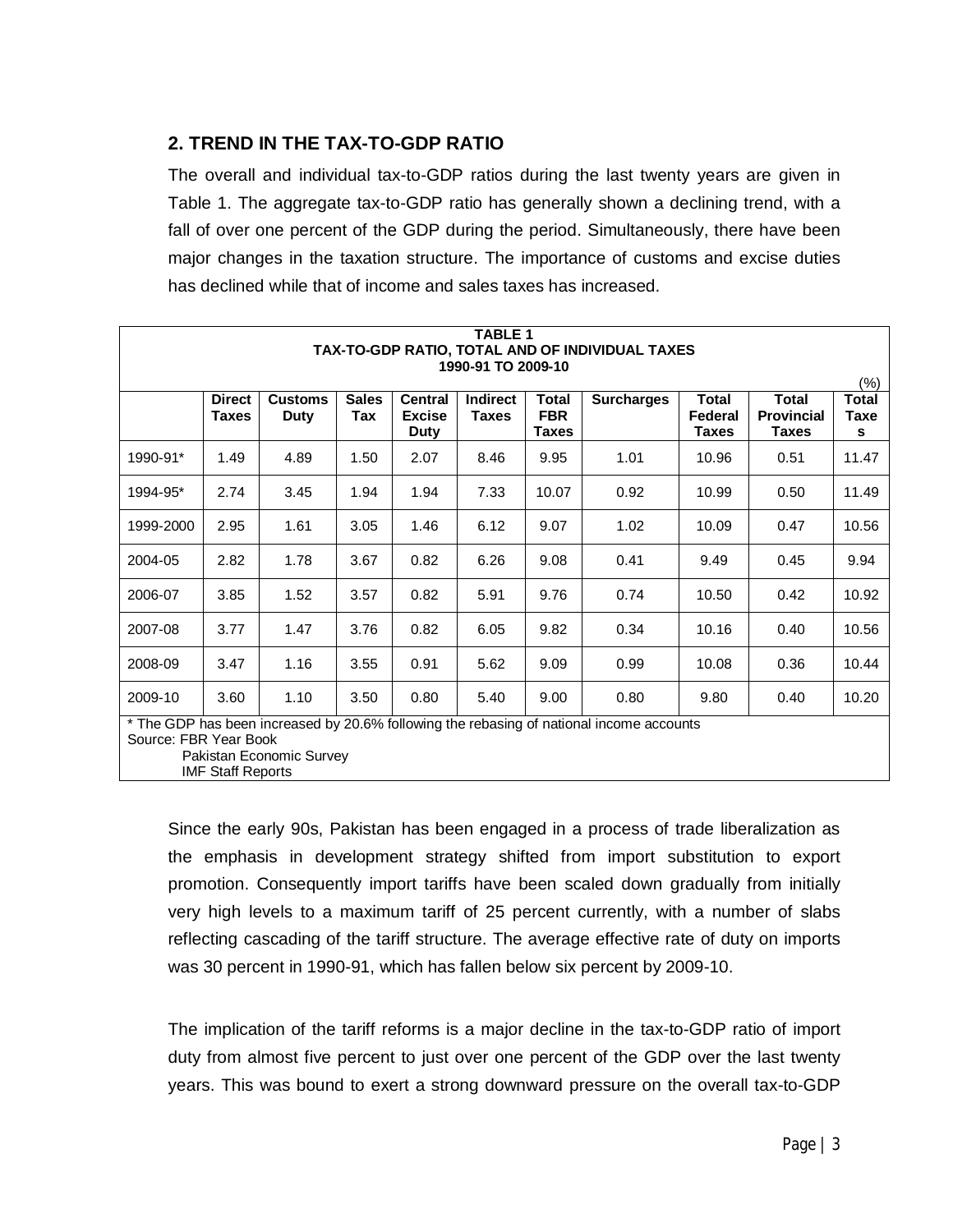unless complementary reforms were undertaken to raise the tax-to-GDP ratio of other taxes.

Major reforms have, in fact, been undertaken in direct taxes. During the early to mid-90s an elaborate withholding /presumptive tax regime was put in place. Beyond the typical deductions at source of wage /salary income, unearned capital income was brought into the tax net. Deductions at source were introduced on income from bank deposits, securities, national saving schemes, dividends, house rentals, etc. In addition, withholding taxes in the form of advance taxes were introduced on proxies of income like electricity, telephone and gas bills, cash withdrawals from banks, car sales, etc. Today, as many as eleven sections of the Income Tax Ordinance relate to withholding taxes.

This regime of withholding/presumptive taxes has not only simplified the tax system and eliminated the discretion of tax officials, it has also contributed significantly to higher revenues. The direct tax-to-GDP ratio has increased by over two percent of the GDP. Although some of the impositions like the presumptive taxes on importers and contractors have been considered as regressive in character, there is no doubt that deductions at source from capital income have contributed to a more progressive tax system by reducing the extent of tax evasion.

The other area of reform is in the sales tax. The Sales Tax Act of 1990 embodied elements of value added tax. The tax base was broadened initially to cover more goods like petroleum products, electricity and gas. Subsequently, a number of large and rapidly growing services like telecommunications were brought into the tax net. The standard tax rate has also been enhanced from 12.5 to 15 percent and then to 16 percent. The result is that over the last two decades the sales tax-to-GDP ratio has increased by two percentage points.

Surcharges on petroleum products and natural gas have been a variable source of revenue. In the case of the former they have acted as a cushion between domestic and international prices. Therefore, when the global oil prices have risen the yield from the surcharge has been less. In good years with relatively low import prices of POL products the overall revenue from surcharges has approached one percent of the GDP. In an effort to reduce variability, the Government in 2008-09 has introduced the concept of the 'carbon tax'. Fixed specific taxes per litre have been levied one each petroleum product.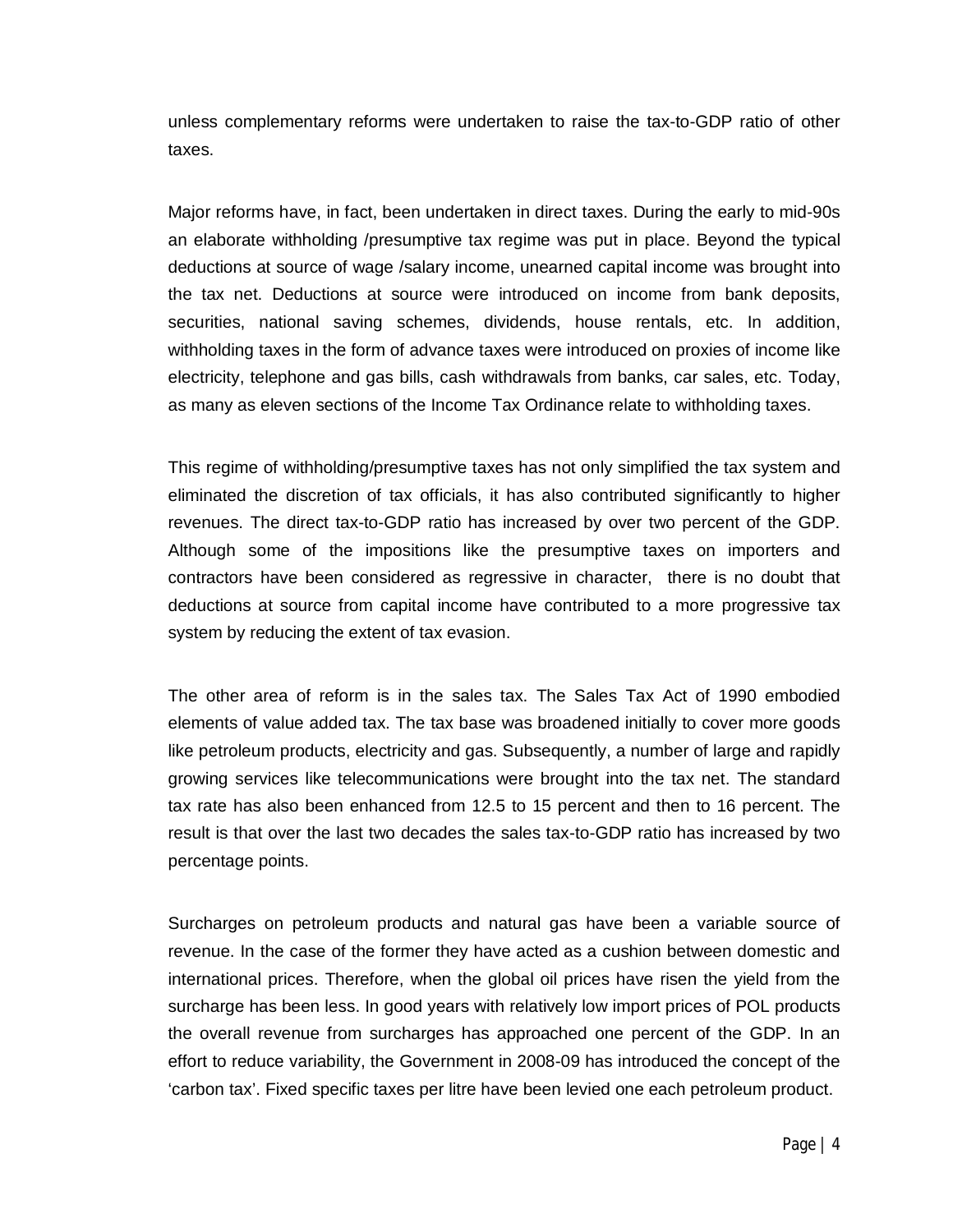Overall, it is clear from the above description that the loss of revenue from the process of trade liberalization involving reduction in import tariffs has only been partly compensated for by reforms in direct and sales taxes. This raises the fundamental question about the sequencing and pace of tax reforms in the country. It also raises the question of partial success of tax reform in Pakistan.

While the above examples illustrate success in the reform effort, there have also been some failures. From 1998-99 onwards, under the ESAF program emphasis was placed on development of Agricultural Income Tax to extend the income base to agricultural sector and thereby reduce horizontal inequity. It was expected that the move will yield revenue of about 0.3 percent of GDP, equivalent to Rs. 40 billion at current GDP. Legislation was drafted accordingly. However, the tax was imposed in a half hearted manner which now yields revenue of about Rs.1.5 billion only. The tax reform has been a victim of lack of political will to tax the big landowners in the country.

Another such reform was introduced in the IMF standby facility of 2000-01, which involved efforts at extending the general sales tax to retailers (about the threshold level of Rs 5 million). A Tax Survey was undertaken but the exercise was abandoned due to street protest by traders. Effective broad basing was also rendered difficult by the absence of adequate documentation in the economy. In another effort under the Poverty Reduction and Growth facility (PRGF) for 2001-02 to 2003-04, the tax-to-GDP ratio was to be raised from 10.5% in 2000-01 to 14.3% by 2003-04. The actual ratio in 2003-04 was, in fact, somewhat lower at 10.3%.

Pasha (1997) while analyzing the factors behind the success and failure of tax reforms in the 90s states that the political economy of reforms alongwith governance capacity play a key role. He demonstrates that while a government can meet with exceptional success in some areas it can fail in others, depending primarily on the political will and governance capacity displayed in implementing each reform. For example, the first Nawaz Sharif government achieved notable success in extending the network of withholding and presumptive taxes within the income tax system because a number of favorable factors came together. These included the projection of the particular reform as an integral part of the government's vision of change, demonstration of superiority of the reform over the available actions, building of a strong and diversified coalition of support, strong leadership from the top, by passing of and credible threats to losers, lack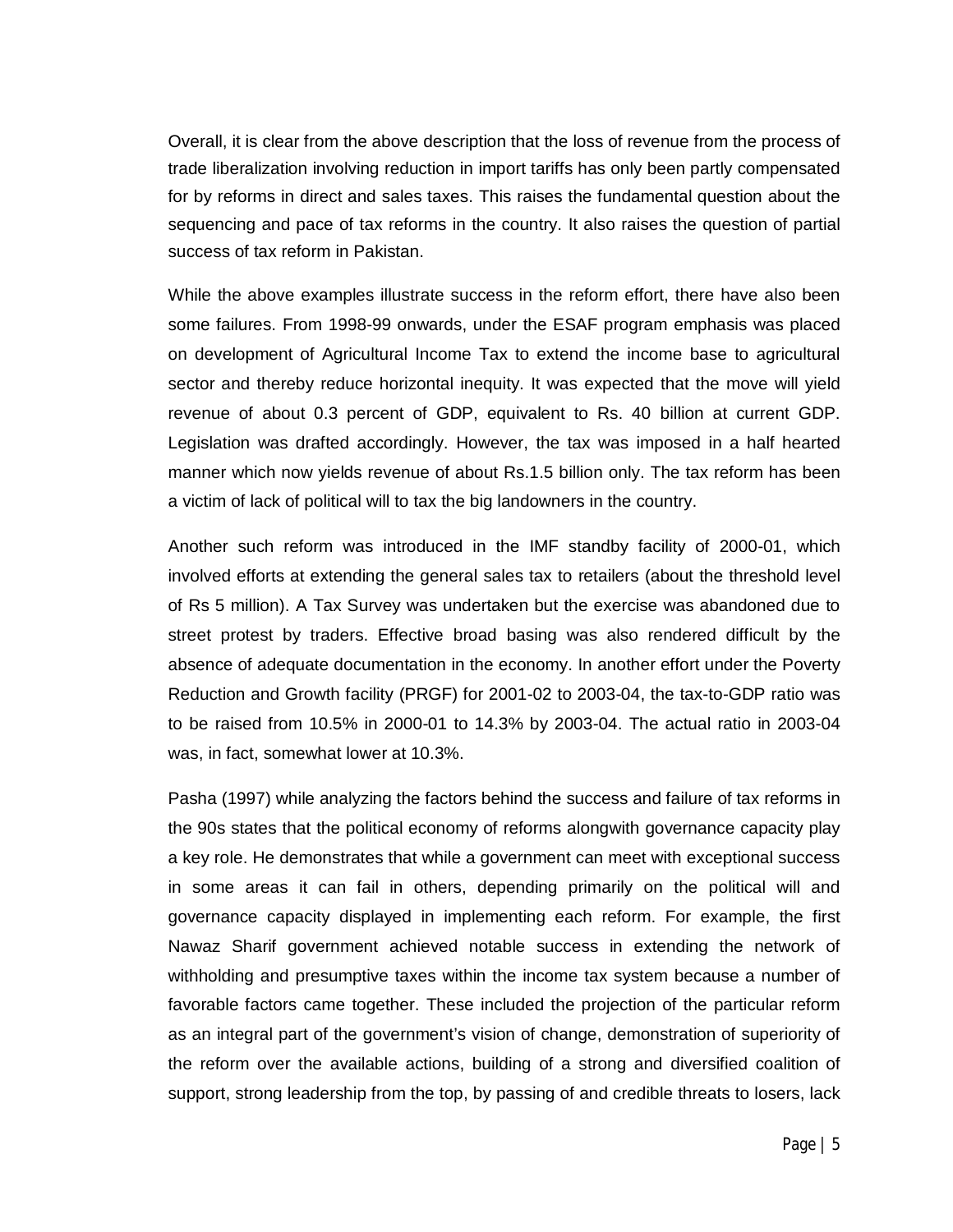of homogeneity of losers and spectacular initial success of the reforms in raising revenue.

In contrast to this, elimination of tax concessions and exemptions, to make the income tax system more neutral and fair, floundered because of a low level of commitment to the reform on the part of agents of state, state capture by special interest groups, lost opportunities for bargaining with potential losers, strong organization and lobbying power of losers, lack of information with gainers and launching of a successful campaign by potential losers that the status quo is actually in everybody's interest.

Similarly, the partial retreat from implementation of reforms in the general sales tax reveals how an effective coalition of potential losers can be organized (with street agitation) in the presence of weak support for the reforms due to the dispersed, uncertain nature and uneven distribution of gains and agents of state with some lack of vision, commitment and preparedness for the reforms. These lessons are important to remember before the country embarks on the impending reform process.

#### **3. DECOMPOSITION OF CHANGES IN THE TAX-TO-GDP RATIO**

We attempt now to decompose the change observed in the tax-to-GDP ratio for individual taxes collected by the FBR and in the tax system as a whole. We are interested, in particular, in isolating the 'base' and 'rate' effects respectively. The former essentially identifies to what extent the change in tax-to-GDP ratio is due to change in the ratio of the tax base to the GDP. That is, if the tax base of a tax is stagnant / buoyant in relation to the GDP then the 'base' effect will be negative/positive, implying other things being equal, a fall/rise in the tax-to-GDP ratio.

The 'rate' effect is meant to primarily capture the change in the 'effective' tax rate on the tax base. Effective rates can change either if statutory tax rates are altered or if, given unchanged statutory rates, there is an increase in exemptions or a change in the efficiency of tax collection. For example, if statutory rates fall, as happened in the case of import duty then the 'rate' effect will be negative.

The methodology for attributing any change in the tax-to-GDP ratio to the 'base' and 'rate' effects respectively is described below.

We designate the following: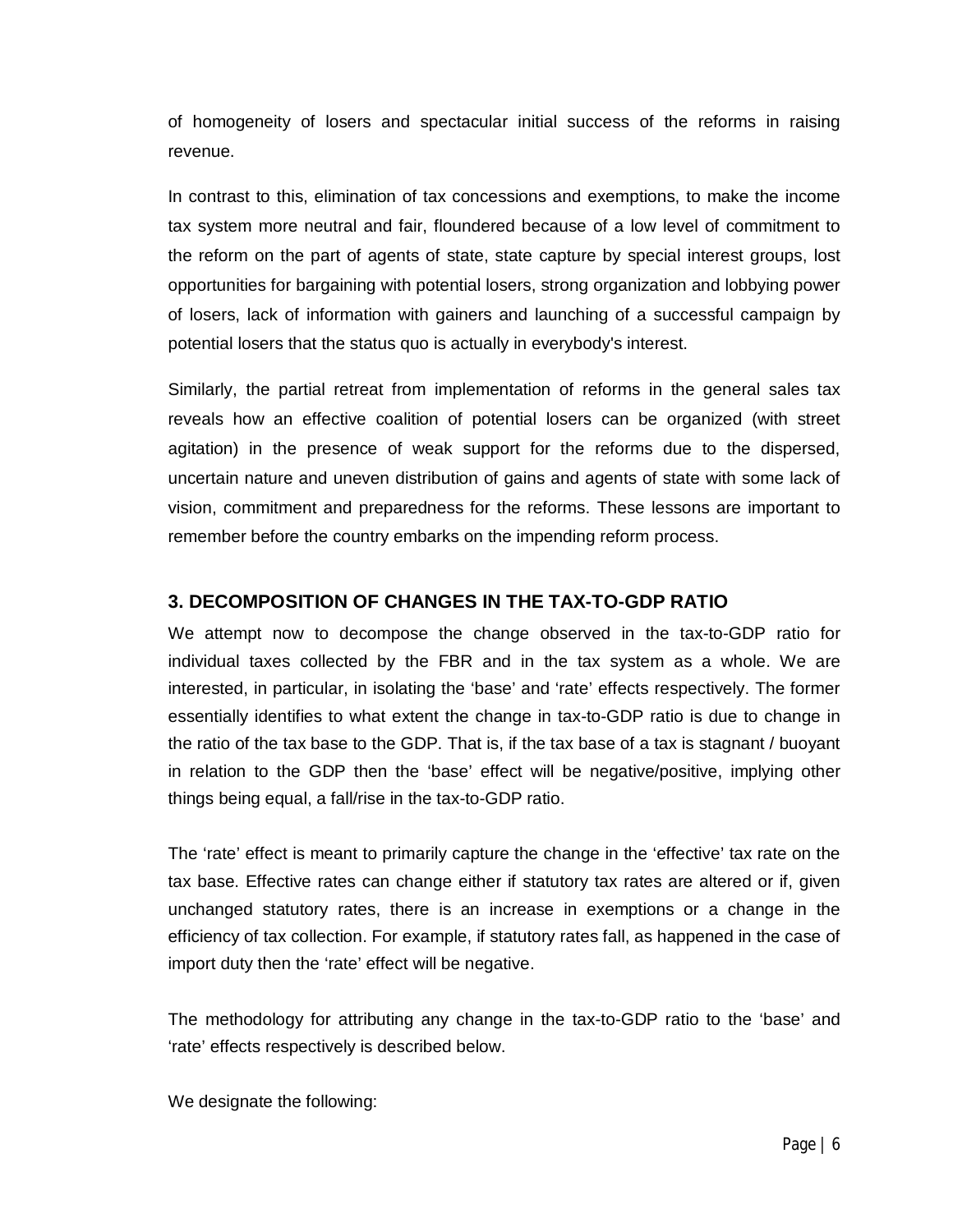| $\mathsf{T}$ | = | actual tax revenue |
|--------------|---|--------------------|
| $\mathbf t$  | = | effective tax rate |
| <b>B</b>     | = | tax base           |
|              |   | GDP                |

That is,  $T = tB$ 

Subscripts 0 and1 designate the base and terminal years respectively The change in the tax-to-GDP ratio is given by

$$
\frac{T_1}{Y_1} - \frac{T_0}{Y_0} = \frac{t_1 B_1}{Y_1} - \frac{t_0 B_0}{Y_0}
$$

$$
= \frac{t_1 B_1}{Y_1} - \frac{t_0 B_0}{Y_0} + \frac{t_1 B_0}{Y_0} - \frac{t_0 B_0}{Y_0}
$$

That is,

$$
\frac{T_1}{Y_1} - \frac{T_0}{Y_0} = t_1 \left[ \frac{B_1}{Y_1} - \frac{B_0}{Y_0} \right] + \frac{B_0}{Y_0} \left[ t_1 - t_0 \right] \quad \dots \tag{1}
$$

$$
\leftarrow \textit{base effect} \rightarrow \leftarrow \textit{rate effect} \rightarrow
$$

Equation (1) gives the expressions for the base and rate effects respectively.

Results of the decomposition analysis are presented in Table 2. The striking conclusion is that during the last two decades the overall 'rate' effect has been negative while the 'base effect' has been positive. It appears that the tax-to-GDP ratio of Pakistan has not been held back by slow growing tax bases but more by a policy of reduction in statutory tax rates and/or by exemptions on existing tax bases.

As highlighted in the previous section, the decade of the 90s witnessed a substantial scaling down in import tariffs. Table 2 indicates that this alone is responsible for a fall of over four percentage points in the tax-to-GDP ratio. The contribution of direct tax reforms described above appears to be substantial in terms of contributing to a positive 'rate' effect of almost two percent of GDP.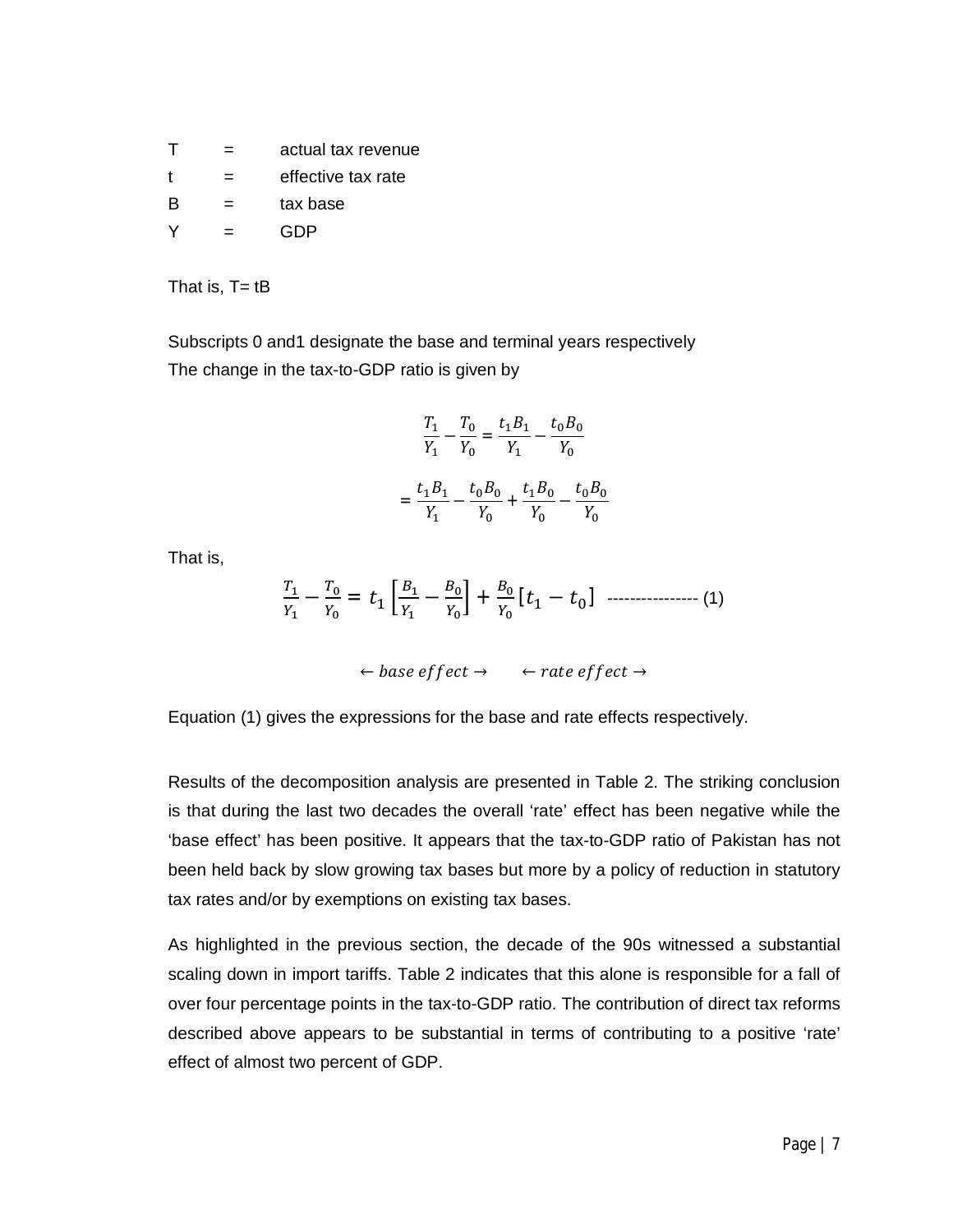The sharp contrast between the large negative 'rate effect' and positive 'base effect' is vividly illustrated for the last decade. This was a period of relatively fast growth and the primary tax bases of the economy, viz., manufacturing, banking and insurance, transport and communications and imports, showed extraordinarily rapid growth. This should have led to an increase in the tax-to-GDP ratio, but this did not happen because of the policy of bringing down statutory tax rates and granting of more exemptions.

|                                                     |                   | <b>TABLE 2</b>       |                    |  |  |  |
|-----------------------------------------------------|-------------------|----------------------|--------------------|--|--|--|
| <b>DECOMPOSITION OF CHANGES IN TAX-TO-GDP RATIO</b> |                   |                      |                    |  |  |  |
| (Taxes Collected By FBR)                            |                   |                      |                    |  |  |  |
| Tax                                                 | Change in Tax-to- | <b>Base*</b> Effect  | <b>Rate Effect</b> |  |  |  |
|                                                     | <b>GDP Ratio</b>  |                      |                    |  |  |  |
|                                                     |                   | 1989-90 to 2000-01   |                    |  |  |  |
| Direct Tax                                          | 1.9               | 0.2                  | 1.7                |  |  |  |
| <b>Excise Duty</b>                                  | $-1.1$            | $-0.4$               | $-0.7$             |  |  |  |
| <b>Customs Duty</b>                                 | $-4.0$            | 0.1                  | $-4.1$             |  |  |  |
| Sales tax                                           | 2.6               | 1.3                  | 1.3                |  |  |  |
| Total                                               | $-0.6$            | 1.2                  | $-1.8$             |  |  |  |
|                                                     |                   | 1999-2000 to 2009-10 |                    |  |  |  |
| Direct Tax                                          | 0.6               | 1.0                  | $-0.4$             |  |  |  |
| Excise Duty                                         | $-0.7$            | 0.2                  | $-0.9$             |  |  |  |
| <b>Customs Duty</b>                                 | $-0.5$            | 0.3                  | $-0.8$             |  |  |  |
| Sales tax                                           | 0.5               | 1.0                  | $-0.5$             |  |  |  |
| <b>Total</b>                                        | $-0.1$            | 2.5                  | $-2.6$             |  |  |  |
|                                                     |                   |                      |                    |  |  |  |

The tax bases for individuals tax are as follows: Direct taxes: non-agricultural GDP Excise Duty: large-scale manufacturing Customs Duty: Imports Sales Tax: Imports + Custom Duty + large-scale manufacturing +transport and communications+ electricity and gas Source: Pasha et al [2009]

From 2001-02 to 2007-08, as more fiscal space was created by larger aid inflows and debt rescheduling, there appears to have been a visible slackening of the fiscal effort and resort to the 'supply-side economics' of stimulating growth by tax cuts. The first step was the abolition of the wealth tax. This was followed by sharp reductions in tax rates. The corporate income tax rate was brought down for private limited companies from 40 percent to 35 percent and for banks from 58 percent to 35 percent. The maximum personal income tax rate for salaried earners was reduced from 35 to 20 percent and for the self-employed to 25 percent. Some withholding tax rates, for example, on importers were also scaled down.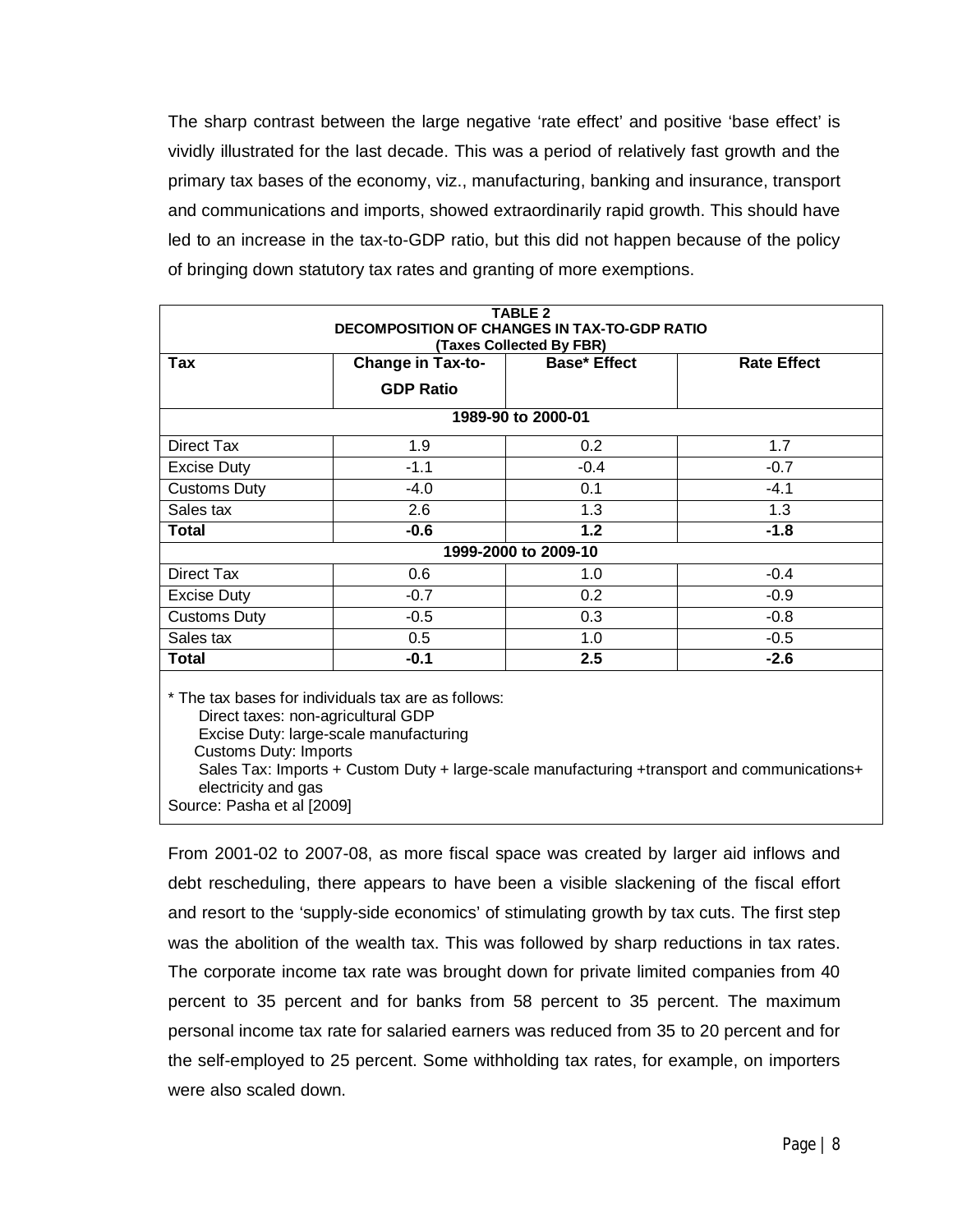Simultaneously, a number of significant exemptions were also granted. The entire domestic sales of six export oriented sectors, including textiles, were zero rated from sales tax. Agriculture inputs and machinery were also given sales tax exemption. Excise duties were withdrawn from a number of industries. The jump in private investment was not reflected in higher revenues due primarily to the presence of accelerated depreciation allowances and tax holidays. The boom in the stock market and the enormous capital gains realized were not translated into revenues due to the continued exemption of the capital gains tax on shares.

The slackening in the quality of tax administration is indicated by the lack of growth in the number of tax payers, which remained at about two million. The introduction of the universal self-assessment scheme was not accompanied by a strengthening of the audit process. During the 90s, collections from demand following audit used to account for over 20 percent of revenues, which fell to below 10 percent by 2004-05.

A similar story is repeated in the case of provincial governments. Their combined tax-to-GDP ratio has languished at below 0.5 percent of the GDP. Given the overwhelming dependence on transfers from the federal governments, they have had little or no incentive to develop their own tax system. During the last decade there was an explosion in property values but this did not yield a rapid growth in provincial revenues from stamp duty and the property tax.

Overall, during the last decade a historic opportunity for achieving a significant jump in tax revenues in a period of fast economic growth was lost. The above analysis shows that if somehow the negative 'rate' effects could have been avoided Pakistan's tax-to-GDP ratio could have been almost 2.5 percentage points higher, at close to 13 percent of the GDP. In the same period, with fast economic growth, India's tax-to-GDP ratio increased by over 3 percentage points, with income and corporation taxes contributing 71 percent of this increase.

#### **4. ESTIMATES OF REVENUE POTENTIAL**

The Minh Lee [2008] has applied the 'representative tax system' approach to estimate the tax revenue potential in a sample of developing countries, including Pakistan. The taxable capacity of a country is estimated on the basis of the per capita GDP, age dependency ratio, degree of trade openness, share of agriculture in the GDP, and institutional structure, measured by the corruption index and quality of the bureaucracy.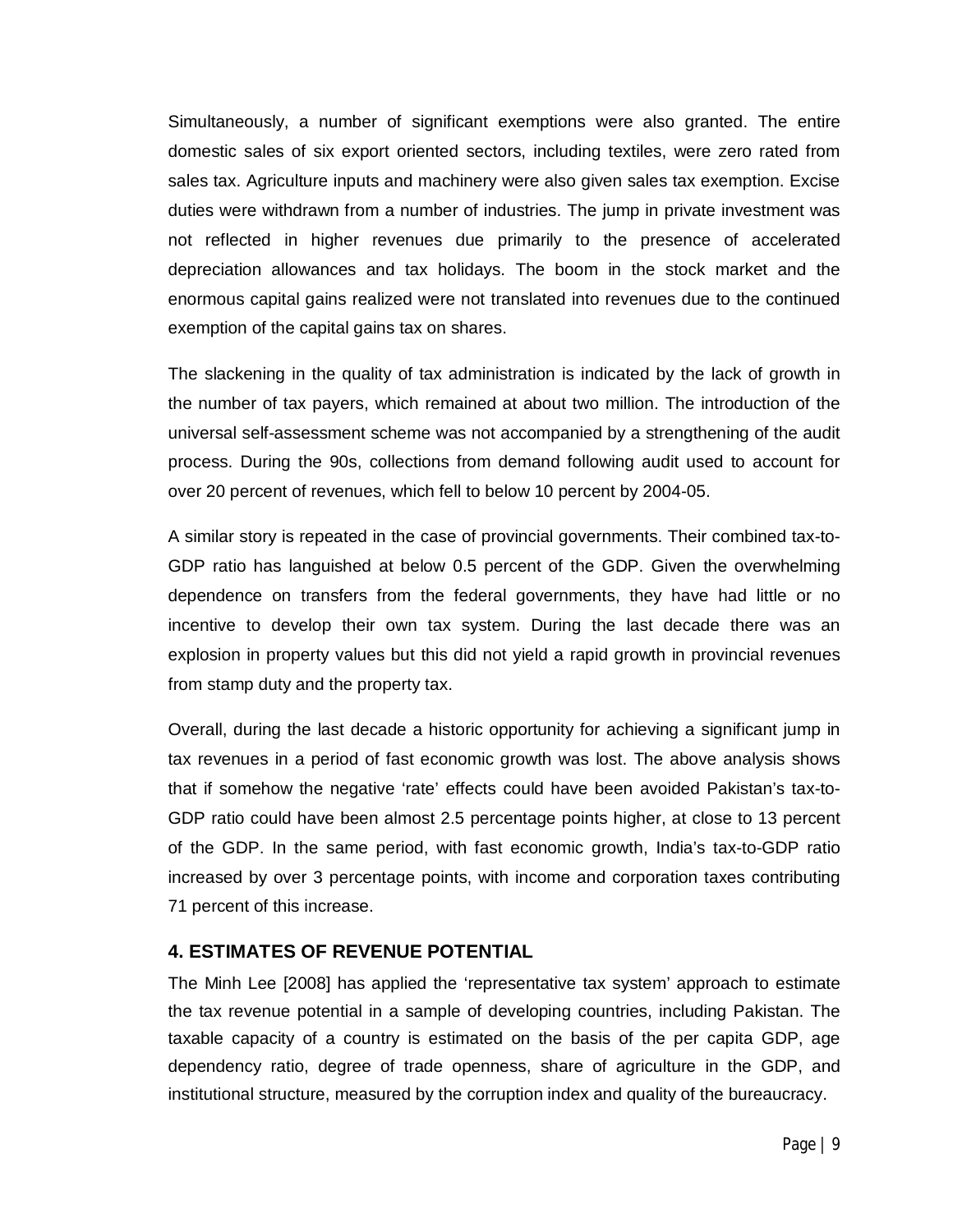The authors classify countries into four categories on the basis of the level of taxable capacity and actual fiscal effort. Pakistan is in the category of countries with relatively low taxable capacity and moderate tax effort. As such, the study concludes that with its present structure the tax-to GDP ratio of Pakistan could be about 2.5 percentage points higher. Interestingly, this gap could have been eliminated if, as highlighted above, there had been no negative 'rate' effects on the tax-to-GDP ratio.

Another way of looking at the revenue potential is to quantify the revenue foregone due to tax exemptions and concessions, sometimes also referred to as 'tax expenditures'. These expenditures are usually justified on the grounds that they promote particular social or economic goals. They include special tax relief (through deductions, credits, exemptions, etc.) to encourage certain types of behavior by tax payers on support tax payers in special circumstances. Of course, some such concessions find their basis not only in economic rationale but are offered under pressure from strong local lobbies and vested interest groups. The most dramatic example of this is the continued exemption of capital gains from income taxation especially at a time when massive unearned incomes were accruing in the economy to the relatively well-off, due to the exceptional buoyancy of the stock market and of property values. The Pakistan Economic Survey [2006-07] has shown that the exemption of capital gains on stocks from income taxation and other concessions cost the economy over Rs 123 billion, as shown in Table 3. Other exemptions include import duty exemptions on import of sugar, machinery and other items like pharmaceuticals and tractors etc. The table shows the sharp increase in the cost of these exemptions to the economy.

| <b>TABLE 3</b><br><b>COST OF EXEMPTIONS AND CONCESSIONS*</b>                                                                      |         |         |         |         |         |         |         |  |
|-----------------------------------------------------------------------------------------------------------------------------------|---------|---------|---------|---------|---------|---------|---------|--|
|                                                                                                                                   | 2000-01 | 2001-02 | 2002-03 | 2003-04 | 2004-05 | 2005-06 | 2006-07 |  |
| Income Tax                                                                                                                        | 11.20   | 10.20   | 6.80    | 6.15    | 4.60    | 4.65    | 123.07  |  |
| Sales Tax                                                                                                                         | 13.20   | 8.60    | 10.39   | 9.25    | 7.85    | 8.65    | 12.00   |  |
| <b>Custom Duties</b>                                                                                                              | 6.20    | 5.42    | 4.71    | 4.40    | 12.38   | 8.21    | 50.52   |  |
| <b>Central Excise</b>                                                                                                             | 0.50    | 0.50    | 0.01    | 0.00    | 0.02    | 0.40    | 0.50    |  |
| <b>Total</b>                                                                                                                      | 31.20   | 24.72   | 21.91   | 19.80   | 24.85   | 21.91   | 186.09  |  |
| $\star \bullet$ . It is a substitute of an expected to the contract of a second at the theory $\bullet$ contract of the $\bullet$ |         |         |         |         |         |         |         |  |

Only a partial coverage of exemptions/concessions, reported by the Government Source: Pakistan Economic Survey, 2006-07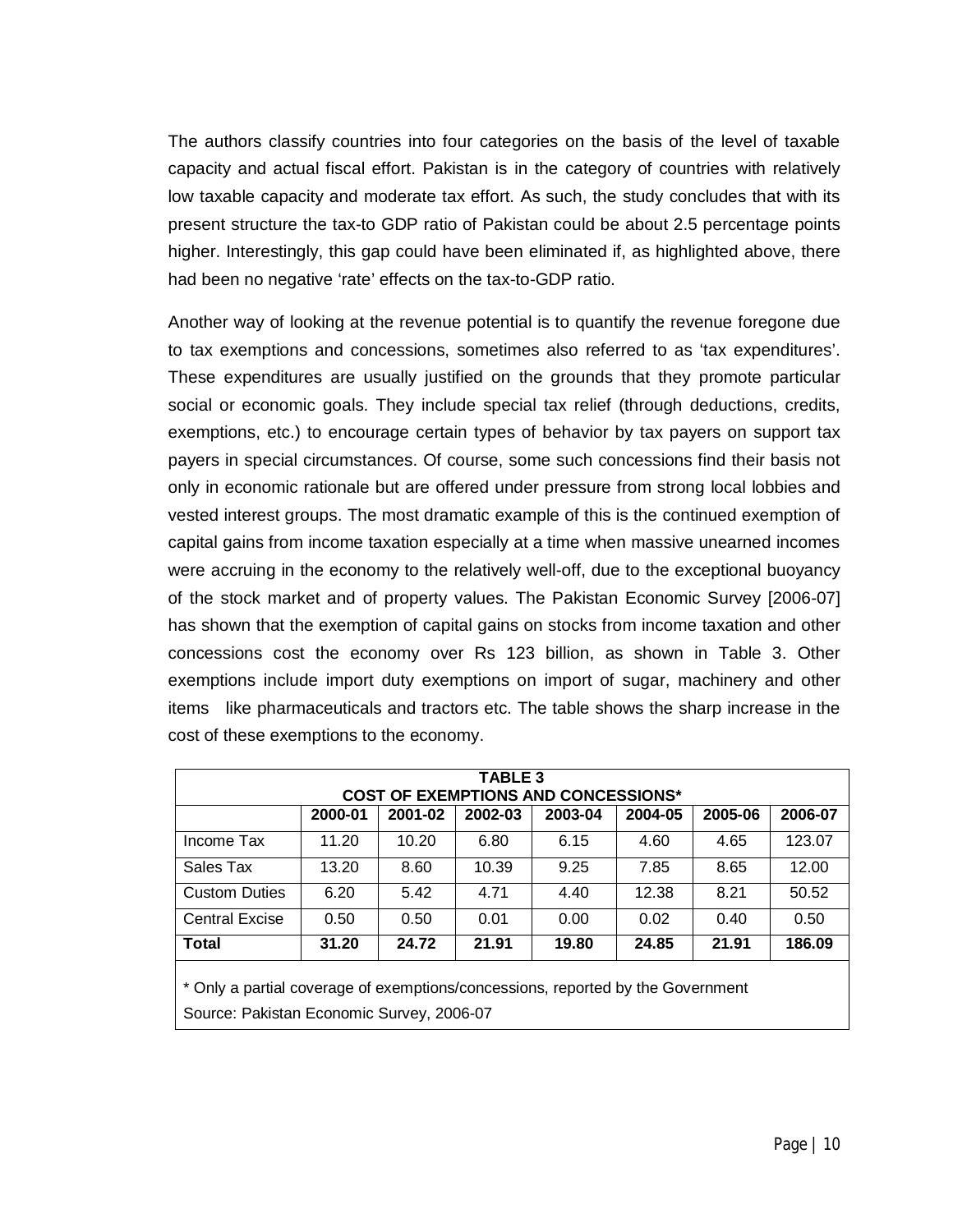The list of exemptions can be extended to include accelerated depreciation allowances, lack of coverage of sales tax on wholesale and retail trade, effective exemption of a large number of services from GST, zero-rating of domestic sales of export-oriented sectors, etc. If all these concessions and erosions of the tax base are accounted for then the aggregate tax expenditure in the federal tax system could reach a whopping Rs 450 billion or so according to Pasha [2010]. This equals to almost 3 percent of the economy and over one-thirds of revenues actually collected. In particular, extension of the GST to comprehensively cover services could raise revenues by 1.5 percent of the GDP, as estimated by Ghaus-Pasha [2010].

Therefore, we have the basic conclusion that the tax-to-GDP ratio could be raised by upto three percentage points by reforms in tax administration and changes in tax policy, particularly related to the withdrawal of exemptions and concessions. The next section describes the key elements of the future resource mobilization strategy.

#### **5. RESOURCE MOBILIZATION STRATEGY**

What should be the resource mobilization strategy that Pakistan should follow to boost it revenues given the current state of the economy and political setup. While the principal objective of the strategy should be to mobilize more resources for the public exchequer, it is essential that the design of reform be such that revenues are generated in a way that the burden of taxes is not on the lower income groups and do not significantly add to the inflationary pressures already burdening the common man in the country. Also, the objective of the resource mobilization strategy should be to eliminate the horizontal inequities prevailing in the taxation structure. This will be achieved if hitherto 'untaxed' or 'undertaxed' sectors are brought into the tax net.

We believe that the design of such a strategy should have three pillars:

- 1. Reform of the current general sales tax (GST)
- 2. Improvement of direct/ income tax administration
- 3. Enhancement in the provincial tax-to-GDP ratio

**Reform of Current GST:** The linchpin of the reform effort should be the introduction of a comprehensive and integrated VAT to cover goods and services, replacing the current GST in existence in Pakistan since 1990. This is expected to not only raise substantial additional revenues but also distribute the tax burden more evenly across sectors. Also,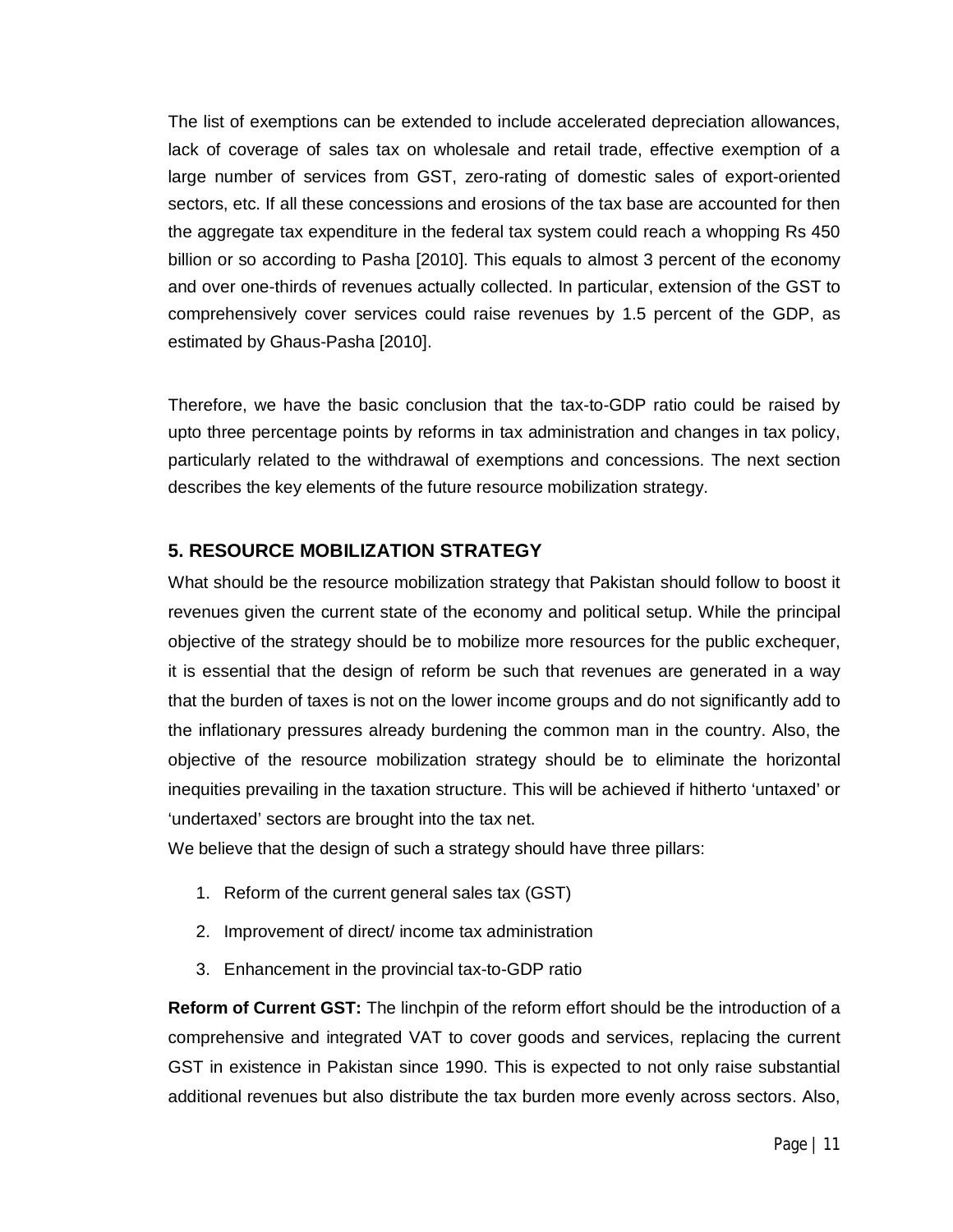contrary to general perceptions, this will contribute towards greater progressivity of the tax system of Pakistan.

VAT is currently operating in over 130 countries, including developing countries like Sri Lanka and Bangladesh. Its popularity is due to its non-discretionary character and high revenue productivity. In virtually all countries it covers both goods and services. In the Pakistani context VAT or reformed GST will essentially be an expansion of current GST to cover services and exempt and zero-rated sectors. Therefore, it will broaden the tax base while reducing the burden on the goods and services which are currently taxed at a rate ranging from 16 ½% to 21% down to the standard VAT rate of 15%.

The regressivity of VAT will be minimized by exempting basic items, particularly those consumed by the lower income segments of the population, like unpackaged cereals, diary products vegetables, etc. Also, the major revenue gain from the tax would be from the expansion in coverage of services. Analysis undertaken by Ghaus-Pasha (2010) of the distribution of consumption expenditure on services by households reveals an increase from about 19 percent in the case of the lowest income quintile to about 27 percent for the highest quintile. There is no break in this pattern for households in the middle income quintiles also. Therefore, it can be concluded that the incidence of VAT on services is likely to be mildly progressive. To the extent that bulk of the additional burden of VAT is due to its extension to the services sector, clearly the additional incidence of the tax is not likely to be regressive, as argued by its opponents Major revenue contribution is likely to come from communications, retail trade, railways and scheduled and cooperate banks.

**Improvement in Direct/Income Tax Administration:** Improvement in tax administration to achieve a more functional and integrated tax system, for detecting under-filers and non-filers of tax returns, is essential. In 2009-10 it is estimated that from companies registered with FBR, half filed a tax return and from among those who filed returns, two-thirds declared either negative or zero taxable income. Therefore, only onesixth declared a positive taxable income. As an interim measure, an alternative minimum tax under Section 113 of the income tax ordinance 2001 has been introduced.

The report of the Panel of Economists (2008) has also made a strong case for conversion of presumptive to minimum tax and for extension of capital gains tax to include shares and properties. Some movement on both these fronts has already been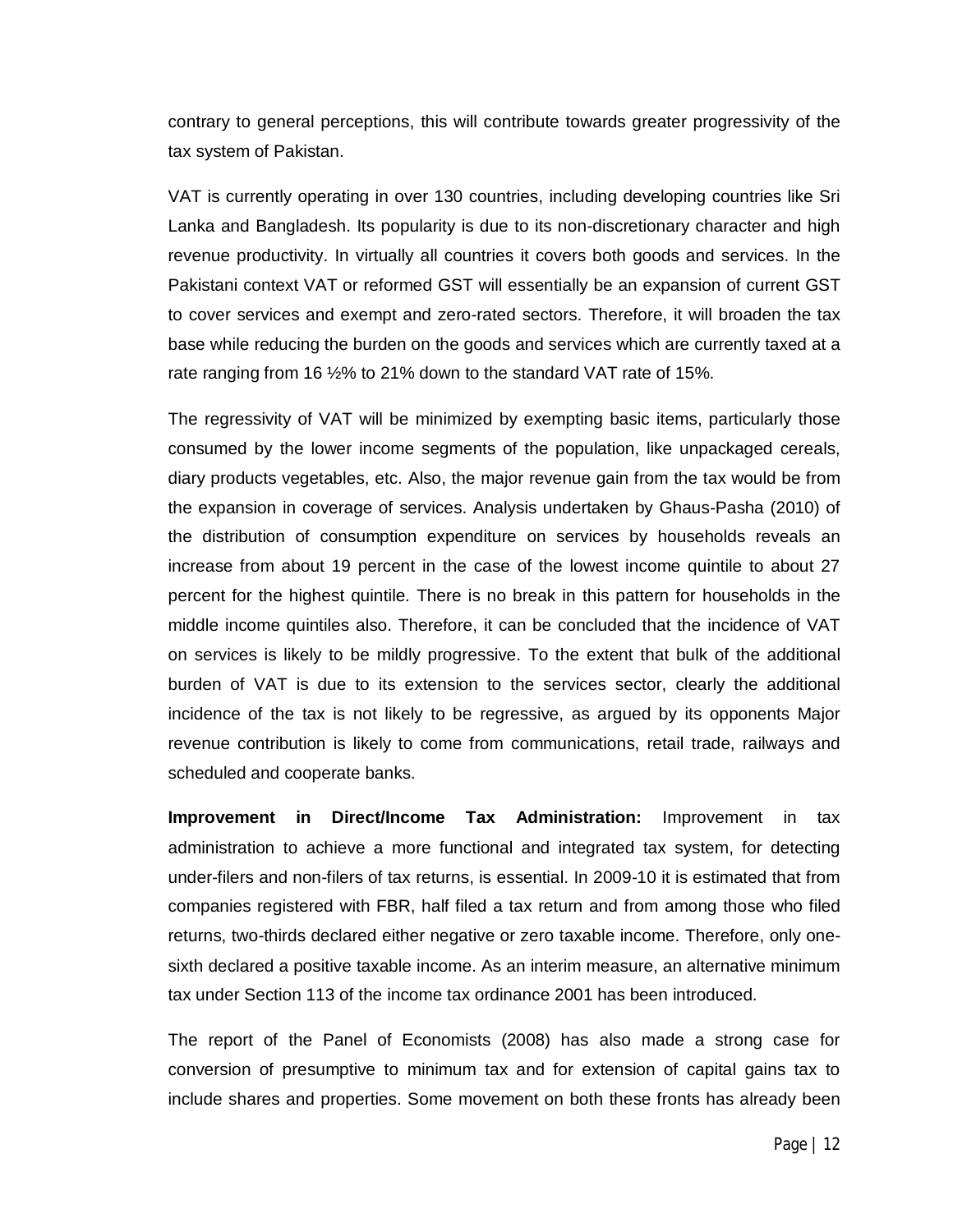initiated by the governments, in the last two Finance Bills. However, it remains to be seen how serious an effort will ultimately be made to bring these two sectors effectively into the tax net.

**Enhancement in Provincial tax-to-GDP Ratio:** Currently, the four provinces combined are generating less than half a percent of GDP as own revenues. This ratio has remained stagnant for a number of years and, in fact, has fallen down from one percent of the GDP in the early 80s. There is a real danger of further slackening of the provincial fiscal effort following the  $7<sup>th</sup>$  National Finance Commission Award, which has increased the share of provincial transfers to 57  $\frac{1}{2}\%$  of the total divisible pool. It is important that the provinces fully exploit their revenue potential to improve the level of service provision and to not substitute own revenue by federal transfers.

Given the current allocation of fiscal powers, provinces have two promising revenue sources under their fiscal jurisdiction---agricultural income tax (AIT) and urban immoveable property tax. Currently, the AIT generates less than Rs 1.5 billion in revenues. Today, major crops (wheat, rice, cotton etc) receive world prices with subsidized inputs like fertilizer, water and electricity. Therefore, the conventional argument given against the levy of agricultural income tax of disguised taxation is no longer valid. It is important to realize that the inability of government to effectively tax agricultural income symbolizes a major source of horizontal inequity in the tax system, resulting in overall lower tax compliance. A case can be made for the levy of a presumptive tax at the marketing stage of crops at a small rate of 2 to 3 percent. In addition, the AIT can be collected as a presumptive income tax on land holding.

Likewise, proper development of the property tax can also yield significant revenues. Currently the tax mobilizes only about one-fifths of its potential. Proper assessment of rental values, broadening of the tax base through withdrawal of exemptions and expansion of rating areas are among the measures which need to be taken. Our estimates indicate that the above reforms can almost double the rate of revenue mobilization at the provincial level.

Overall, the resource mobilization proposals recommended in this paper can potentially enhance the tax-to-GDP ratio significantly in the medium run. The proposals will not be significantly inflationary in character and will contribute to the progressivity of current taxation structure making it more broad-based and balanced.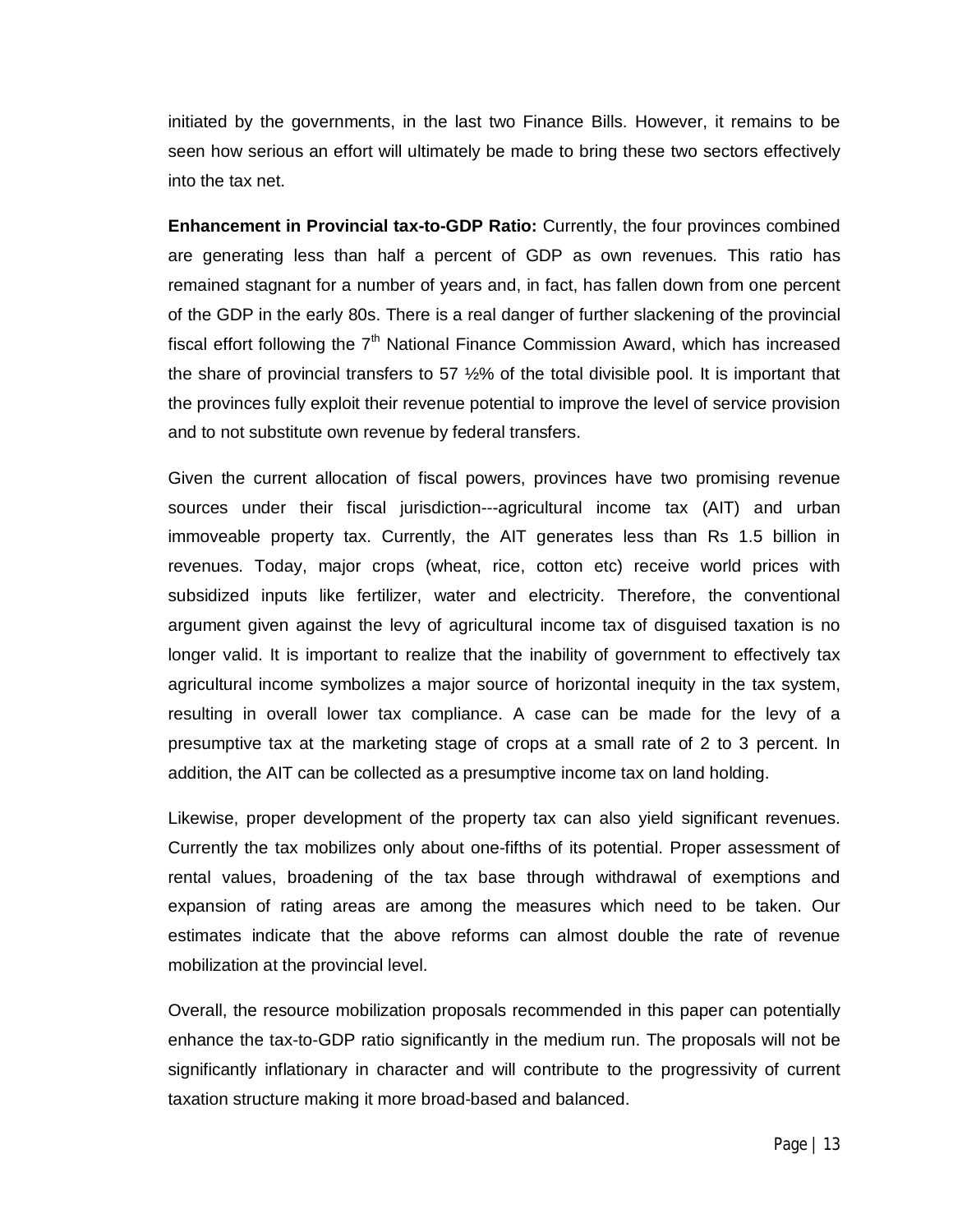#### **6. KEY CONCLUSIONS**

Pakistan's low tax-to-GDP ratio is a story of some success and some failure in tax reform. It appears that the country has been able to only partially compensate for the loss of revenue resulting from the trade liberalization process initiated almost two decades ago. In particular, the country lost an historic opportunity for achieving a significant jump in tax revenue in a period of fast economic growth during the last decade. While arguing that a breakthrough in tax mobilization until and unless we achieve a high GDP growth rate is ambitious the paper concludes that continued effort at resource mobilization can yield some success even in a period of economic slowdown.

The way forward presented in the paper is the implementation of a resource mobilization strategy which has three pillars: expansion of the current GST to cover services and exempt and zero-rated sectors; improvement of direct/income tax administration; and enhancement in the provincial tax- to-GDP ratio. These measures will constitute the first step at bringing the country out of low tax-to-GDP trap. However, the success will crucially hinge on the political will to bring improvements in tax administration, adopt rational tax policies and promote higher tax compliance.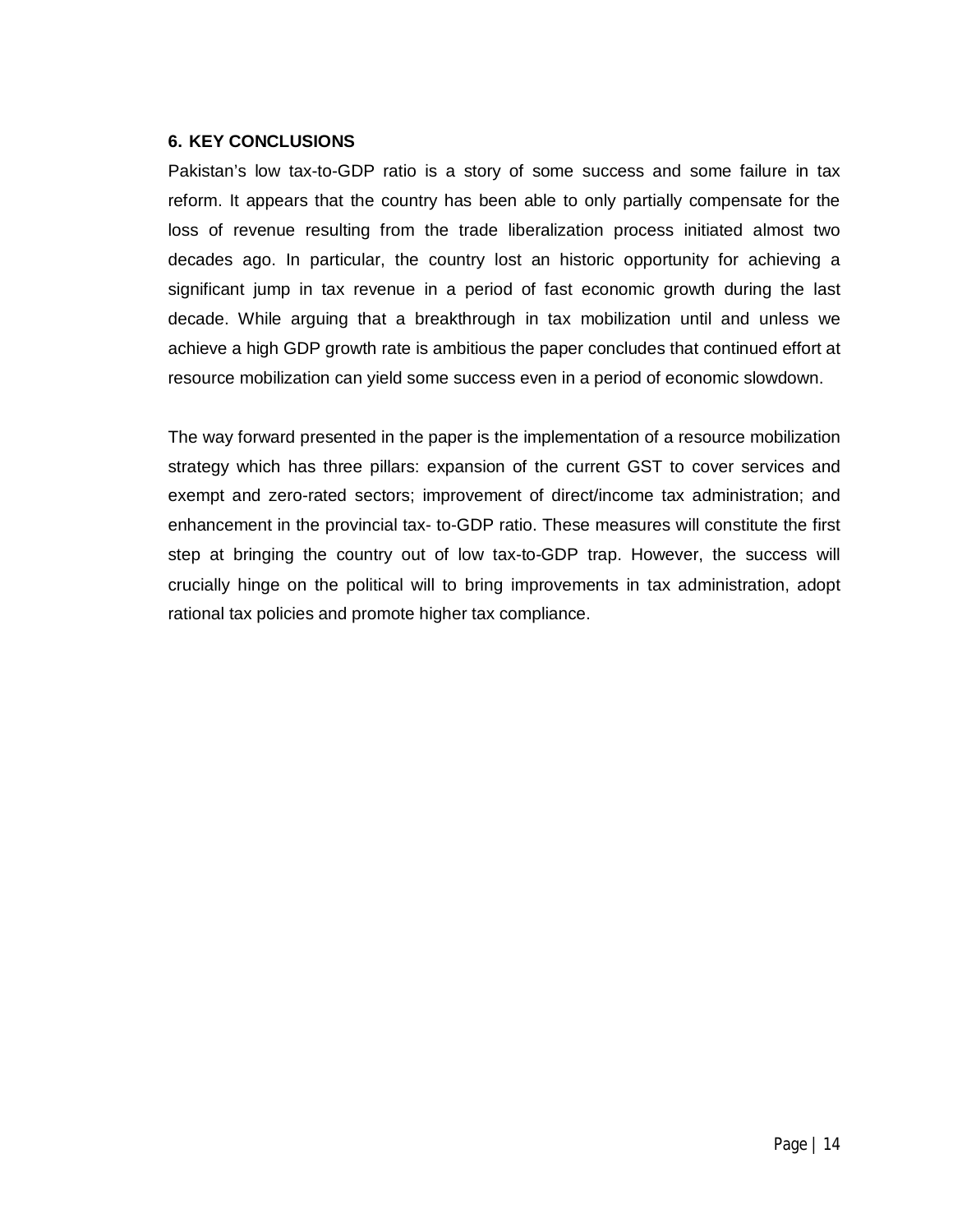#### **REFERENCES**

- 1. Ghaus-Pasha, A. (2010) "VAT on Services" Report Commissioned by the Federal Board of Revenue, Government of Pakistan
- 2. Institute of Public Policy, (2008), Annual Report "State of the Economy: Emerging from the Crises", Beaconhouse National University, Lahore
- 3. Kamal A.R (2001), 'Structural Adjustment, Macroeconomic Policies and Poverty Trends in Pakistan', Paper presented at the Asia and Pacific Forum on Poverty: Reforming Policies and Institutions for Poverty Reduction, Asian Development Bank, Manila.
- 4. Minh Lee, T. et al (2008) "Expanding Taxable Capacity and Reaching Revenue Potential: Cross Country Analysis", Research Policy Working Paper, The World Bank.
- 5. Pakistan Economic Survey (2006-07), Ministry of Finance, Government of Pakistan
- 6. Panel of Economists Report (2008) "Economic Stabilization with a Human Face", presented to the Planning Commission, Government of Pakistan
- 7. Pasha H.A. (1997) "Political Economy of Tax Reforms: The Pakistan Experience", Policy Paper, Social Policy and Development Centre, Karachi
- 8. Pasha H.A. (2010) "Fiscal Reforms in Pakistan" paper presented at the Regional Conference on Tax Reforms, Singapore.
- 9. Pasha, H.A.et.al (2009) "Fiscal Policy in Pakistan", Research Report No 76, Social Policy and Development Centre, Karachi